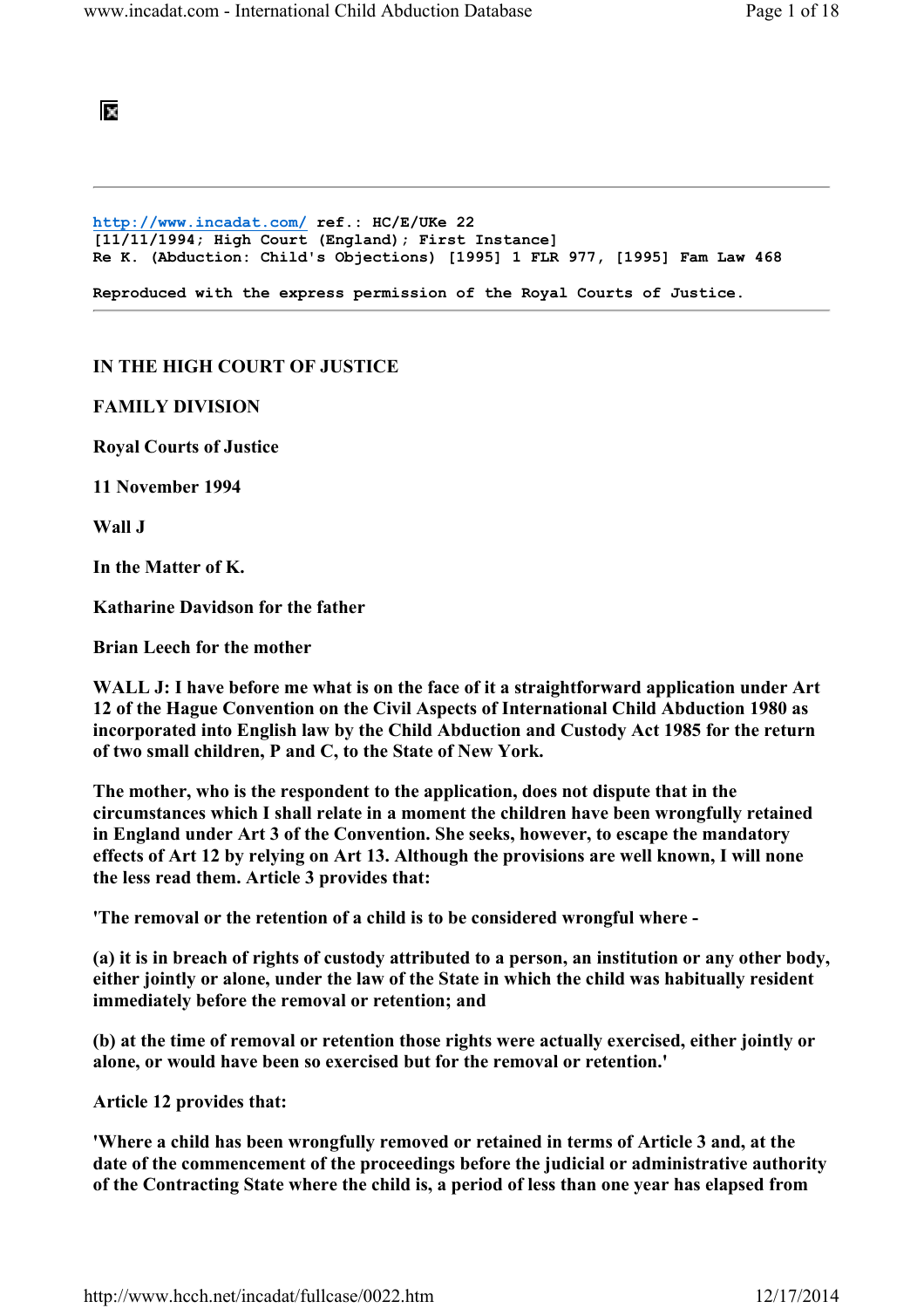the date of the wrongful removal or retention, the authority concerned shall order the return of the child forthwith.

The judicial or administrative authority, even where the proceedings have been commenced after the expiration of the period of one year referred to in the preceding paragraph, shall also order the return of the child, unless it is demonstrated that the child is now settled in its new environment.

Where the judicial or administrative authority in the requested State has reason to believe the child has been taken to another State, it may stay the proceedings or dismiss the application for the return of the child.'

Neither of the latter two subparagraphs of Art 12 applies in the instant case. Article 13 I will read again in its entirety:

'Notwithstanding the provisions of the preceding Article, the judicial or administrative authority of the requested State is not bound to order the return of the child if the person, institution or other body which opposes its return establishes that:

(a) the person, institution or other body having the care of the person of the child was not actually exercising the custody rights at the time of removal or retention, or had consented to or subsequently acquiesced in the removal or retention; or

(b) there is a grave risk that his or her return would expose the child to physical or psychological harm or otherwise place the child in an intolerable situation.

The judicial or administrative authority may also refuse to order the return of the child if it finds that the child objects to being returned and has attained an age and degree of maturity at which it is appropriate to take account of its views.

In considering the circumstances referred to in this Article, the judicial and administrative authority shall take into account the information relating to the social background of the child provided by the Central Authority or other competent authority of the child's habitual residence.'

The mother puts her case in the following way. First, the father, she says, has acquiesced in the unlawful retention, both actively by writing letters to her and passively by failing timeously to take proceedings under the Convention. Secondly, she alleges that under Art 13 (b) on the facts disclosed in the affidavits there is a grave risk that the children's return would expose them to physical or psychological harm or otherwise place them in an intolerable situation. And thirdly, she argues that P objects to being returned and has attained an age and degree of maturity at which it is appropriate to take account of her views.

As a preliminary point Mr Leech invited me to hear oral evidence and if need be to adjourn to enable the father to attend to give evidence and be cross-examined. I refused that application for reasons which I will give once I have recited the essential facts.

The father is an American national and the mother is English. They married in Birmingham in England on 18 June 1986, having met in 1984 in England when the father was in the US army and stationed in England. Immediately after the marriage the parties travelled to the USA where they have effectively lived ever since. The father was initially stationed at Fort Bragg in North Carolina and the eldest child, P, was born in the USA on 30 March 1987. She is thus 7 years and nearly 8 months old.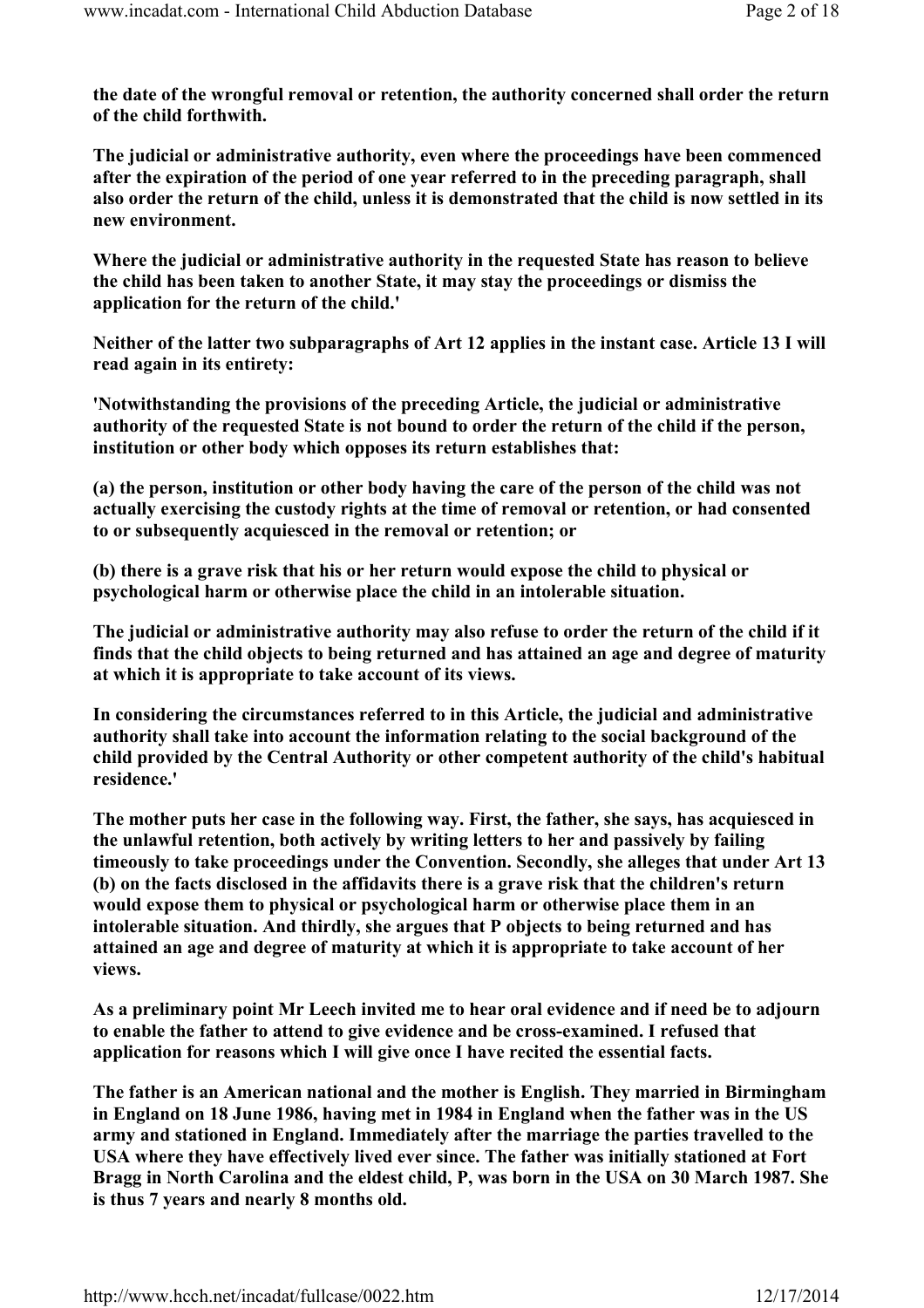In July 1987, that is, shortly after P's birth, the father left the army and the family moved to Dunkirk in New York State, his home town where his parents lived. He says he was unable to find employment until January 1988 and certainly he appears to have had problems with employment during the course of the marriage. C was born on 25 February 1991 and she is therefore now 3.

There had been one visit to England in 1988 to see the mother's family but the father says that it was in June 1993 that the mother said she wished to visit England and in due course arrangements were made for her to have what was on the face of it a holiday in England with the children. On 22 February 1994 the mother travelled to England with the two children and she was due to return on 8 March 1994. Return tickets had been purchased.

The father says that after her voyage to England he had difficulty in communicating with the mother and eventually on 1 March 1994 she telephoned him to tell him that she was not coming back to the USA, that she had never had any intention of returning and that she wished to have a divorce. The father says he asked her to return as planned and to attend marriage counselling but that she refused to do so. There then followed an exchange of correspondence between the parties. Of that correspondence I have the father's letters; I do not have letters which he says the mother wrote to him with the exception of one letter written in October 1994. In these circumstances it is, as I have already indicated, accepted by the mother that the retention of the children in England after 8 March 1994 is wrongful within the terms of the Convention.

I will shortly deal with the circumstances in which the father came to make his application under the Convention since it is relevant to a submission which Mr Leech makes in relation to acquiescence. In answer to the originating summons the mother has sworn two affidavits, the first of which deals with her version of the history of the marriage. Her response to the application is a lengthy and detailed complaint about the father's behaviour to her and to the children during the course of the marriage, behaviour which she says began on the day of the wedding itself.

She gives detail in that affidavit of a number of assaults by the father on both her and on the children, including the father allegedly pushing her down a flight of concrete stairs prior to the birth I think of P, and also other incidents including an assertion that on at least one occasion (and I think two) he handcuffed her to the bed and effectively imprisoned her in the matrimonial home.

She also in that affidavit, beginning at para 8, gives a number of examples of assaults on the children beginning so far as P is concerned when she was some 6 months old, when she alleges that the father began to hit P with a leather belt. She also refers to an incident approximately 2 years ago when she alleges that the father lifted P by her jumper and threw her with such force against the wall that the plaster cracked.

She concludes that affidavit by asserting that the children were happy in the UK and doing well; that when P recalled her life in the USA she became quiet, staring into space, and she refers to and subsequently exhibits drawings allegedly made by P depicting assaults on her by the father. She asserts that the family is now living in a loving and caring environment surrounded by members of her family and she urges the court that it is in her children's interests both mentally and physically that they continue to reside with her in the UK. She therefore invites the court not to order their return. Although this affidavit does not specifically say so, I read it as a series of allegations in support of a defence under Art 13(b).

In her second affidavit the mother broadens the scope of her case. She first of all details other allegations of assault which she says that she had omitted from her previous affidavit,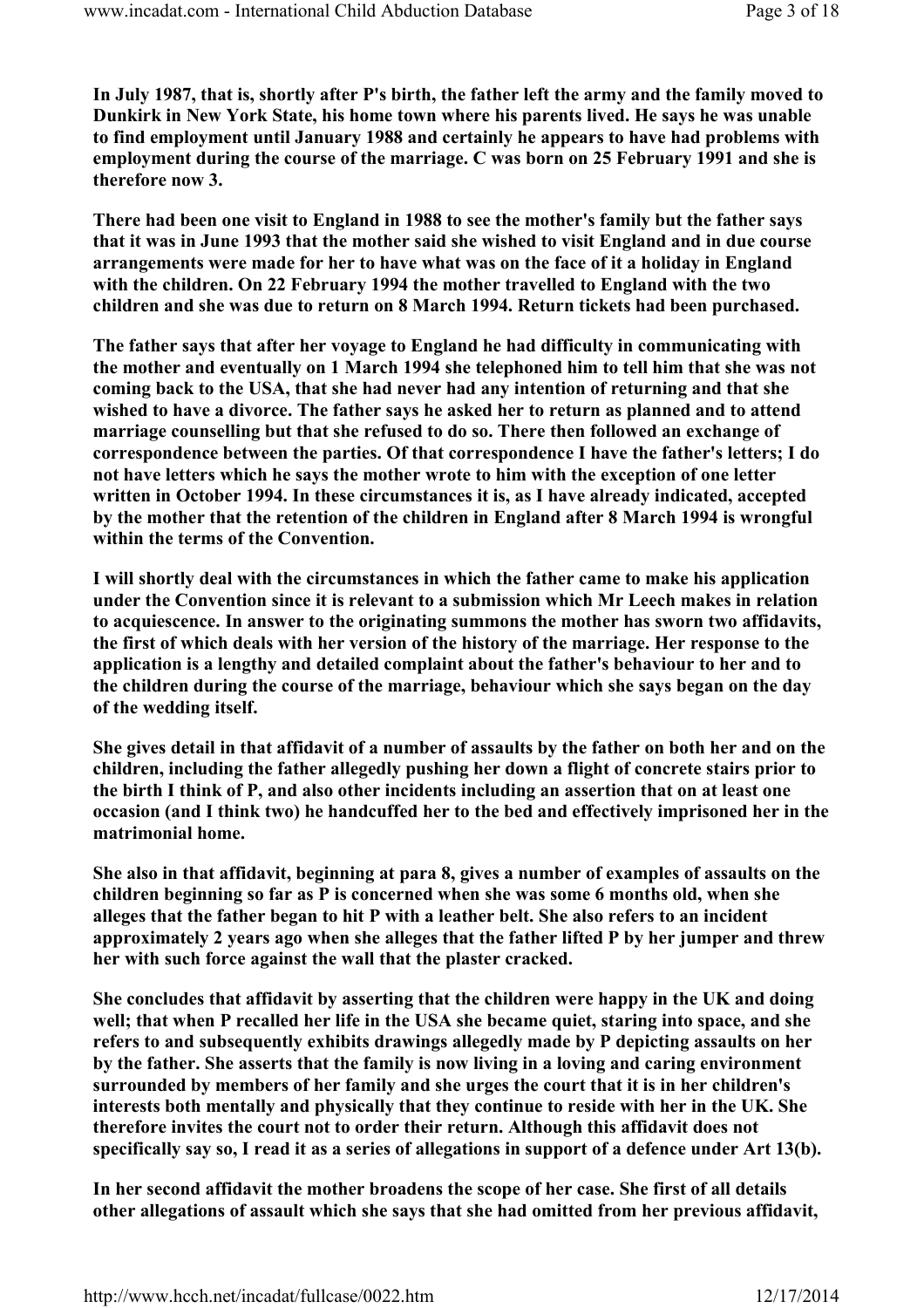having remembered them since and she also refers to the plaintiff threatening her with a double-barrelled shotgun. She says he continually threatened her by saying that if she or the children left he would hunt them down and kill them. She also in that affidavit raises the question of acquiescence in these terms:

'The plaintiff has been aware since March 1994 that I have no intention of returning. He has been aware in general terms of his rights since March 1994 when he sought legal advice and proposed a reconciliation agreement. If the plaintiff is concerned, as he makes out, for the children then I cannot see why he did not commence proceedings earlier. He waited some 7 months before making an application for the return of the children.'

That paragraph I take to be an argument in support of a defence under Art 13(a). Her defence under Art 13(b) is specified in this way in para 17:

'I further believe that there is a great risk that the children's return would cause the children extreme psychological and physical harm and place the children in an intolerable situation. P has been severely affected by the plaintiff's behaviour and actions. Her drawings depict our lives in the USA.'

And she exhibits the drawings by P showing herself being thrown down the stairs, being beaten by the plaintiff and, she says, more disturbingly, depicting P being beaten with a leather belt. P is aware, she says, of the present proceedings and is terrified that she will be returned to the USA.

When the case was called on, the latter assertion, P's fear that she would be returned to the USA, formed the basis of an argument raised by Mr Leech under the latter part of Art 13 and I was invited to investigate P's age and maturity and her objections. This I did.

The father in the affidavits which he has filed categorically denies all the allegations made against him by the mother and makes cross-allegations against her both as to violence to himself and in relation to the children. It is clear that there is no admission of any kind of the allegations made by the mother and therefore I am faced on the face of the evidence with conflicting statements of fact which are irreconcilable. There is other material available to me but none of it goes to the issues of fact. I have statements from the father's lawyer in the USA and, as I say, I have the correspondence between the parties; I also have an agreement which the father drew up for the mother to sign and which he sent to her and to which once again I will make reference in due course. I do not, however, have any medical evidence in relation to P and there is no corroboration of the mother's assertion of violence or, for that matter, of the father's denial.

In these circumstances Mr Leech submitted that I should hear oral evidence in order to make findings of fact which would substantiate the basis for the exercise of a discretion under Art 13(b). Mr Leech argued that on the documents I was faced with irreconcilable issues of fact which could only be resolved by oral evidence and that in order to deal properly with the Art 13(b) defence those issues had to be resolved. It was therefore necessary, he submitted, for me to hear his client and if need be to adjourn in order to give the father the opportunity, should he wish to avail himself of it, to attend to give oral evidence himself.

In my judgment Mr Leech's submissions on these points are unsound. First, the procedure under the Convention is summary. The question is whether the children should be returned under Art 12 or whether discretion should be exercised under Art 13. To hear oral evidence on disputed issues of fact would defeat the essential purpose of the Convention which pursuant to Art 1 is to secure the prompt return of children wrongfully removed to or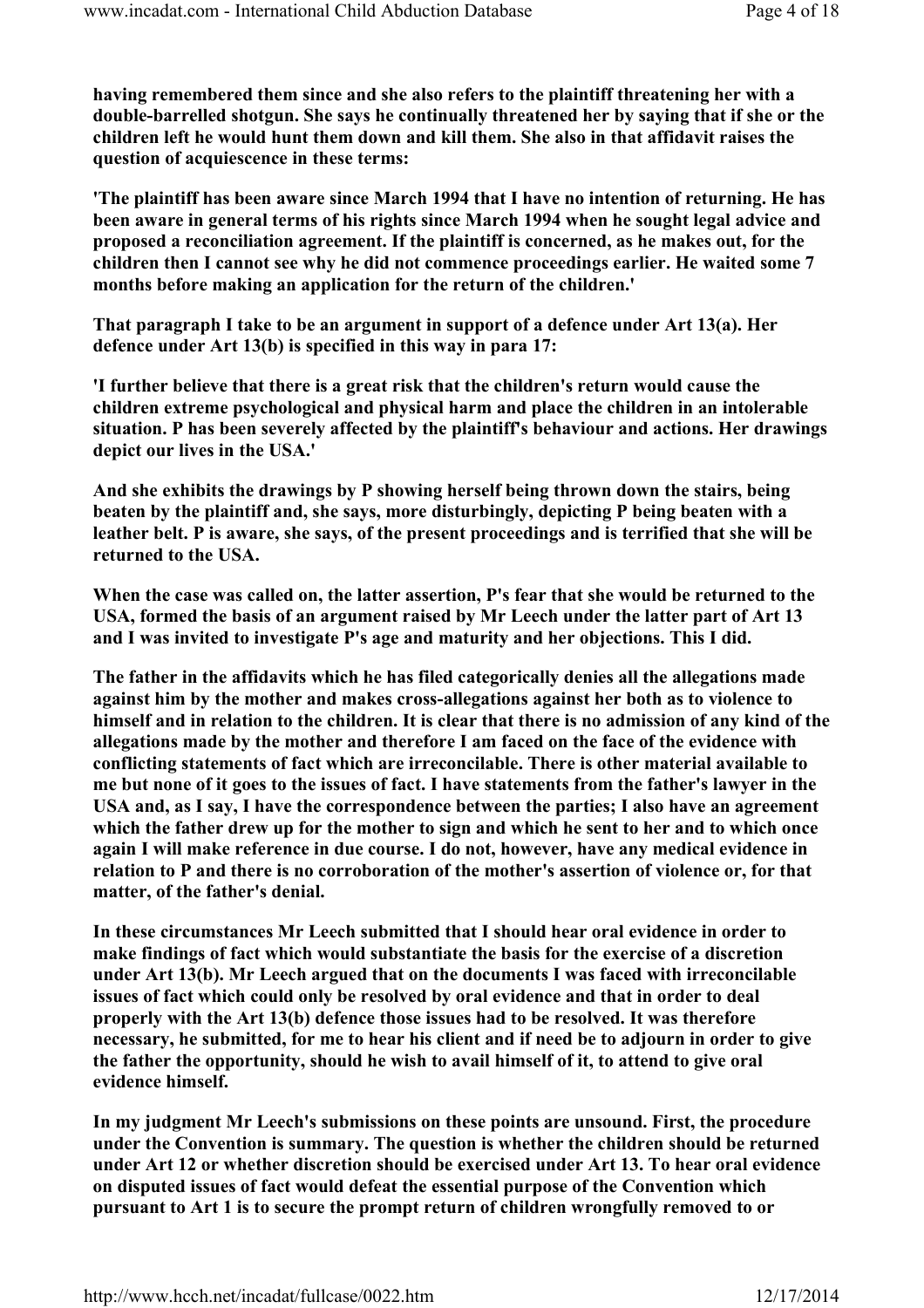retained in any Contracting State and to ensure that rights of custody and access under the law of one Contracting State are effectively respected in the other Contracting States.

Moreover, in practice the effect of giving Mr Leech leave to call his client would on the facts of this and, I imagine, the majority of cases result in oral evidence from one side only, and for the mother to repeat in the witness-box the assertions which she makes in her affidavit would not in my judgment advance the case in any material respect. Further, it is not in my judgment necessary for there to be specific findings of fact on contested issues for a defence under Art 13(b) to succeed. The court under Art 13(b) is assessing risk, not resolving issues of fact, and indeed it may be inappropriate for this court to make findings of fact if the factual issues are to be litigated elsewhere.

The leading authority on this point is Re F (A Minor) (Child Abduction) [1992] 1 FLR 548 where Johnson J at first instance had not heard oral evidence on a factual issue of habitual residence which went to the question of the court's jurisdiction notwithstanding that both parties were present and in court and thus available to give evidence to him. In the course of her judgment, dismissing the appeal, Butler-Sloss LJ said this (at p 552):

'... [counsel] submits that in a case under the Convention, where the issue is where the child was habitually resident and there is a conflict of evidence on the issue which goes to the jurisdiction of the court, the judge ought to hear oral evidence to resolve the matters in dispute and, consequently, Johnson J erred in not hearing the parties give oral evidence.

Proceedings under the Convention are summary in nature and designed to provide a speedy resolution of disputes over children and secure the prompt return of children wrongfully removed from the country of their habitual residence. The procedure set out in Ord 90, rr 32-47 is by originating summons. The parties may file affidavit evidence, but there is no right to give oral evidence although the court has a discretion to admit it (see Re E (A Minor) (Abduction) [1989] 1 FLR 135). In a number of cases, oral evidence has been admitted and, in others, refused by the judge in Convention cases which have been reported and which were brought to our attention. There is a real danger that if oral evidence is generally admitted in Convention cases, it would become impossible for them to be dealt with expeditiously and the purpose of the Convention might be frustrated.'

Later in the same judgment she says this (at p 553F):

'. . . the admission of oral evidence in Convention cases should be allowed sparingly.

If the judge is faced with irreconcilable affidavit evidence and no oral evidence is available or, as in this case, there was no application to call it, how does the judge resolve the disputed evidence? It may turn out not to be crucial to the decision, thus not requiring a determination. If the issue has to be faced on disputed non-oral evidence, the judge has to look to see if there is independent extraneous evidence in support of one side. That evidence has, in my judgment, to be compelling before the judge is entitled to reject the sworn testimony of a deponent. Alternatively, the evidence contained within the affidavit may in itself be inherently improbable and therefore so unreliable that the judge is entitled to reject it. If, however, there are no grounds for rejecting the written evidence on either side, the applicant will have failed to establish his case.'

I approach the questions in this case on the basis of that passage. As I have already stated, findings of fact on the disputed allegations between the mother and the father are not in my judgment crucial to my decision and I am satisfied, for the reasons that I have given, that it would be inappropriate in this case to hear oral evidence. I accordingly refused Mr Leech's application to call his client.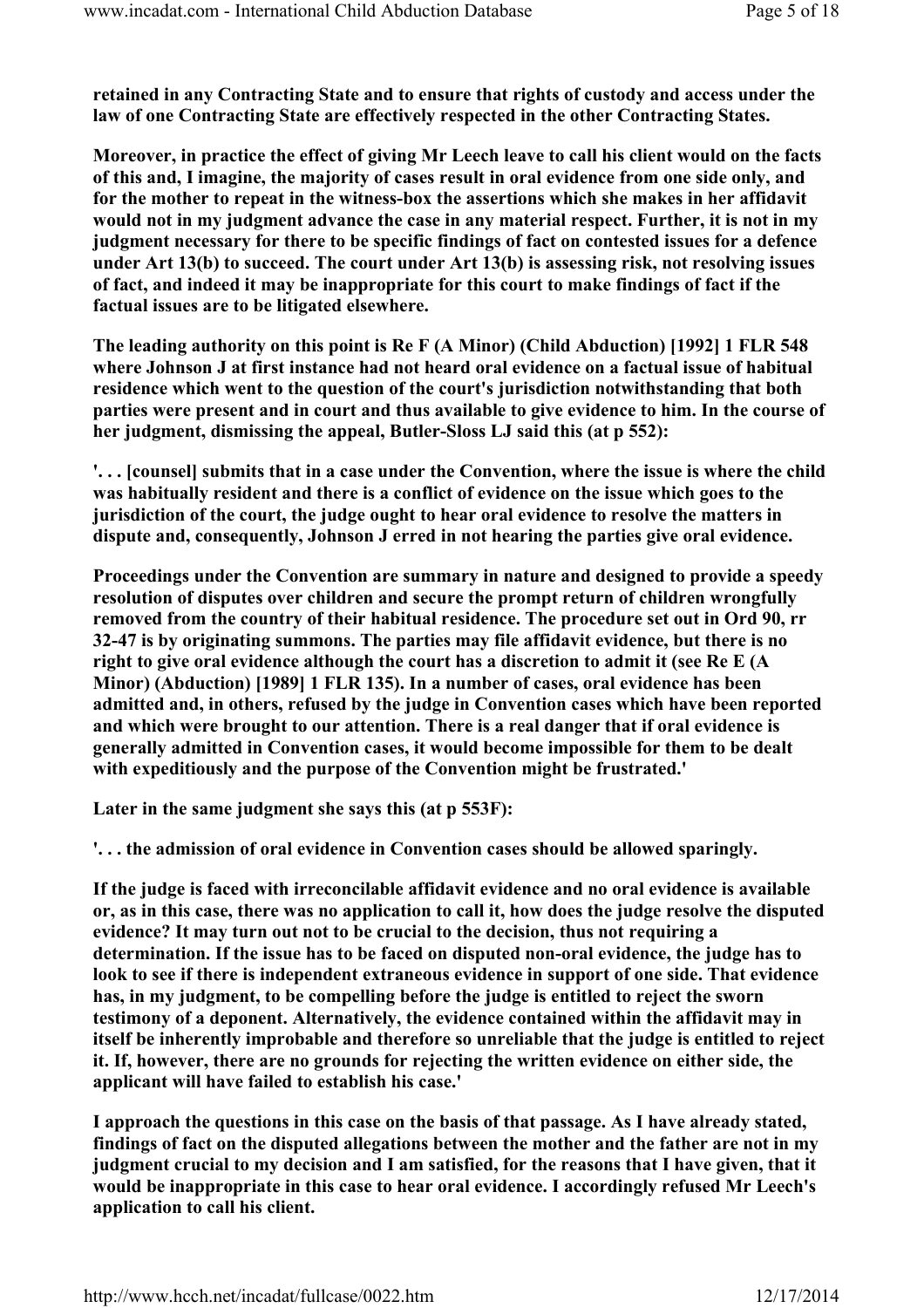I now turn to deal with the three bases upon which Mr Leech sought to bring the case within Art 13. I will deal first with acquiescence.

Mr Leech asserts both active and passive acquiescence. For active acquiescence he relies on the series of letters written by the father to the mother in which the former expresses his distress at the latter's decision to remain in England and urges her to return and to consider a reconciliation. At various points in the letters the father acknowledges his responsibility for defects in his previous conduct, which does not, incidentally, include any admission of violence, and he proposes reform. He also promises that if she returns and the reconciliation does not work he will then send her and the children back to England.

As Mr Leech relied on the letters as demonstrating acquiescence I think I need to read certain passages from them, although since they are all effectively on the same theme I do not think I need to read them all. In the first letter in the bundle, which was written on 1 March 1994, the father promises reform in a number of particular respects including an assertion that he will not drink (I interpolate, once again an allegation not made against him by the mother); secondly, that he will not go out unless previously discussed and planned; and thirdly that he will not force himself sexually upon her. He continues:

'I solemnly promise that I will send you and the kids back to England if our trial reconciliation does not work.'

In that letter he expresses the intention of binding himself to a legal reconciliation document the breach of the terms of which would legally bind him to send the mother and the children back to England and grant her an unconditional divorce. That letter concludes:

'If you won't come back then I'll try to understand. If so could you at least give me an idea of when we could try to work things out together to be a family again? That's all I'll ever want from life.'

As I have already indicated, the remaining letters are very much along the same lines. In each of them the father expresses a wish for a reconciliation and urges upon his wife the fact that he will reform. He refers in one letter, written on 20 March 1994, to the prospect of the mother using the airline tickets which she already had to gain a return flight. He says this:

'I've been told that your flight was bad because of the weather. I've also been told that if you speak to the airline in England and claim an illness in the family you can get return flights for a hundred dollars each. I think I can get help to fly you here if the forthcoming agreement is acceptable.'

That again is a reference to the document which I will refer to in a moment.

A letter written on 11 April 1994 sets out in some detail the proposals which the father makes for his own reformation and the reuniting of the family and the process culminates, as I have already indicated, with a draft contract which was sent to the mother which is dated by the father, or appears to be dated by him, 21 March 1994. It does not seem to me that I need to read the whole of that document. It is perhaps significant that the mother is referred to as 'temporarily residing' in Birmingham in England and the preamble concludes that:

'The parties desire in and by this agreement to settle their differences and to become reconciled and to provide for the withdrawal or discontinuance of the action of divorce to the end that the first party [that is, the father] and the second party [that is, the wife] may resume their former relations as husband and wife all the more particularly as set out as below.'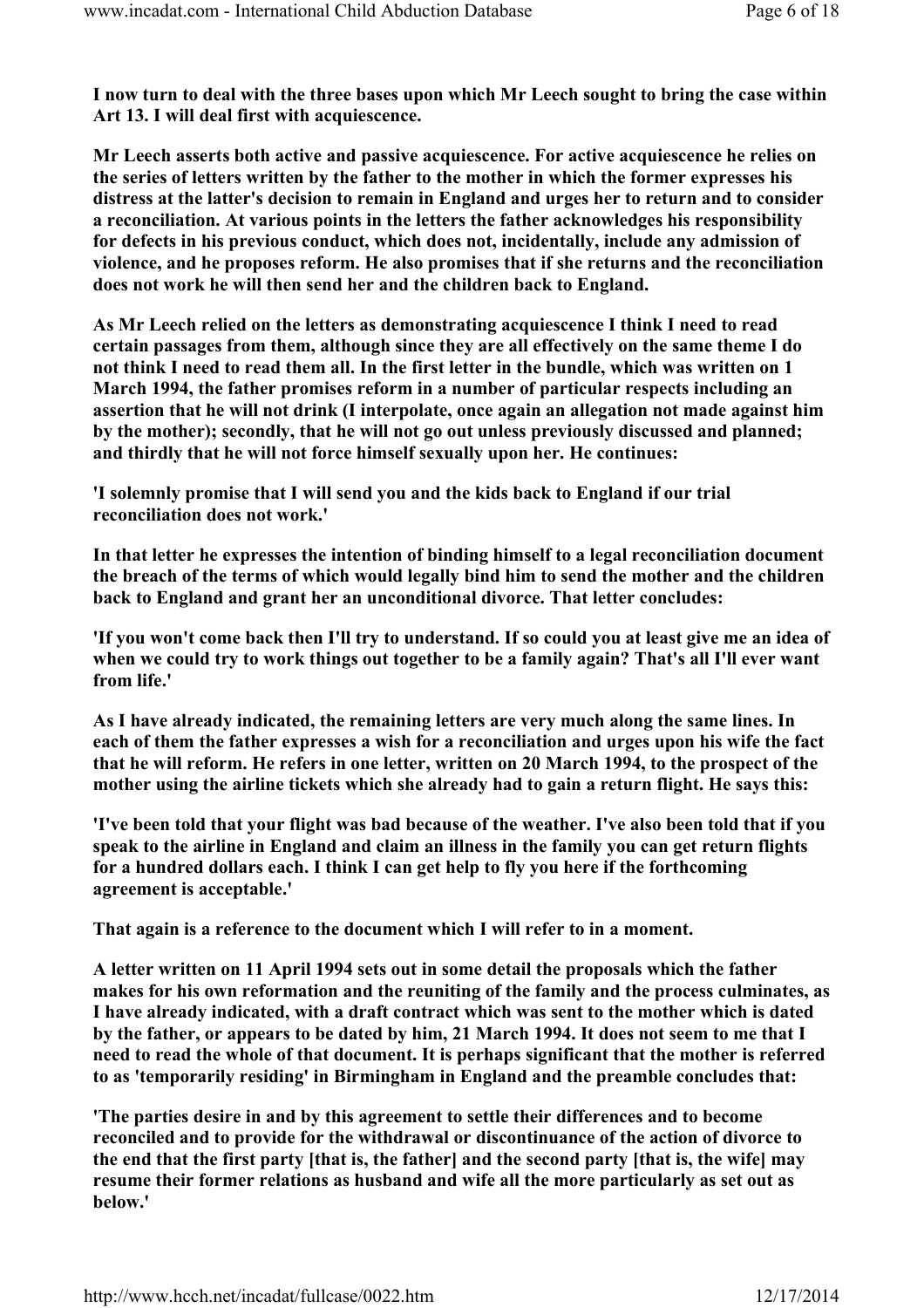There then follow a detailed series of provisions including arrangements for the matrimonial home and for the divorce proceedings. They include the proposition that the mother will attend a minimum of 52 sessions of marriage counselling with the father, such counselling sessions to be mutually agreed by both parties, and it concludes that:

'In the event of the agreed counselling sessions on relations according to this agreement being fulfilled should the wife wish to end relations as husband and wife the father will provide adequate passage to England within 90 days of such a decision.'

It is quite plain that this agreement and the entire tenor of the correspondence is designed to achieve a reconciliation in the USA.

The second point which Mr Leech takes on acquiescence which is passive acquiescence is that notwithstanding his initiation of divorce proceedings in New York, to which I shall refer later, in which the father sought a custody order relating to the children the father did not institute proceedings under the Convention until October 1994, some 6 or 7 months after the wrongful retention. By his inactivity, submits Mr Leech, the father has acquiesced in the retention.

In order to preserve a right to apply under the Convention the application, says Mr Leech, must be made promptly and in this context Mr Leech relies upon dicta of Butler-Sloss LJ in the case of Re F to which reference has already been made. The passage in question is at p 556 when Butler-Sloss LJ cites a passage from a previous case called Re P (GE) (An Infant) [1965] Ch 568 where (at p 585) the then Master of the Rolls, Lord Denning, referred to changes of ordinary residence and acquiescence in changes of ordinary residence in these terms:

'It will not be changed until the parent who is left at home, childless, acquiesces in the change, or delays so long in bringing proceedings that he or she must be taken to acquiesce. Six months' delay would, I should have thought, go far to show acquiescence. Even 3 months might in some circumstances. But not less.'

The locus classicus for the definition of 'acquiescence' under the Convention is the judgment of Stuart-Smith LJ in Re A (Minors) (Abduction: Custody Rights) [1992] Fam 106 at p 119, sub nom Re A (Minors) (Abduction: Acquiescence) [1992] 2 FLR 14 at p 26. Stuart-Smith LJ said this:

'Acquiescence means acceptance, and it may be either active or passive.

If it is active, it may be signified by express words of consent or by conduct which is inconsistent with an intention of the party to insist on his rights and consistent only with an acceptance of the status quo. If it is passive, it will result from silence and inactivity in circumstances in which the aggrieved party may reasonably be expected to act. It will depend on the circumstances in each case how long a period will elapse before the court will infer from such inactivity whether the aggrieved party had accepted or acquiesced in the removal or retention.

A party cannot be said to acquiesce unless he is aware, at least in general terms, of his rights against the other parent. It is not necessary that he should know the full or precise nature of his legal rights under the Convention: but he must be aware that the other parent's act in removing or retaining the child is unlawful. And if he is aware of the factual situation giving rise to those rights, the courts will no doubt readily infer that he was aware of his legal rights, either if he could reasonably be expected to have known of them or taken steps to obtain legal advice.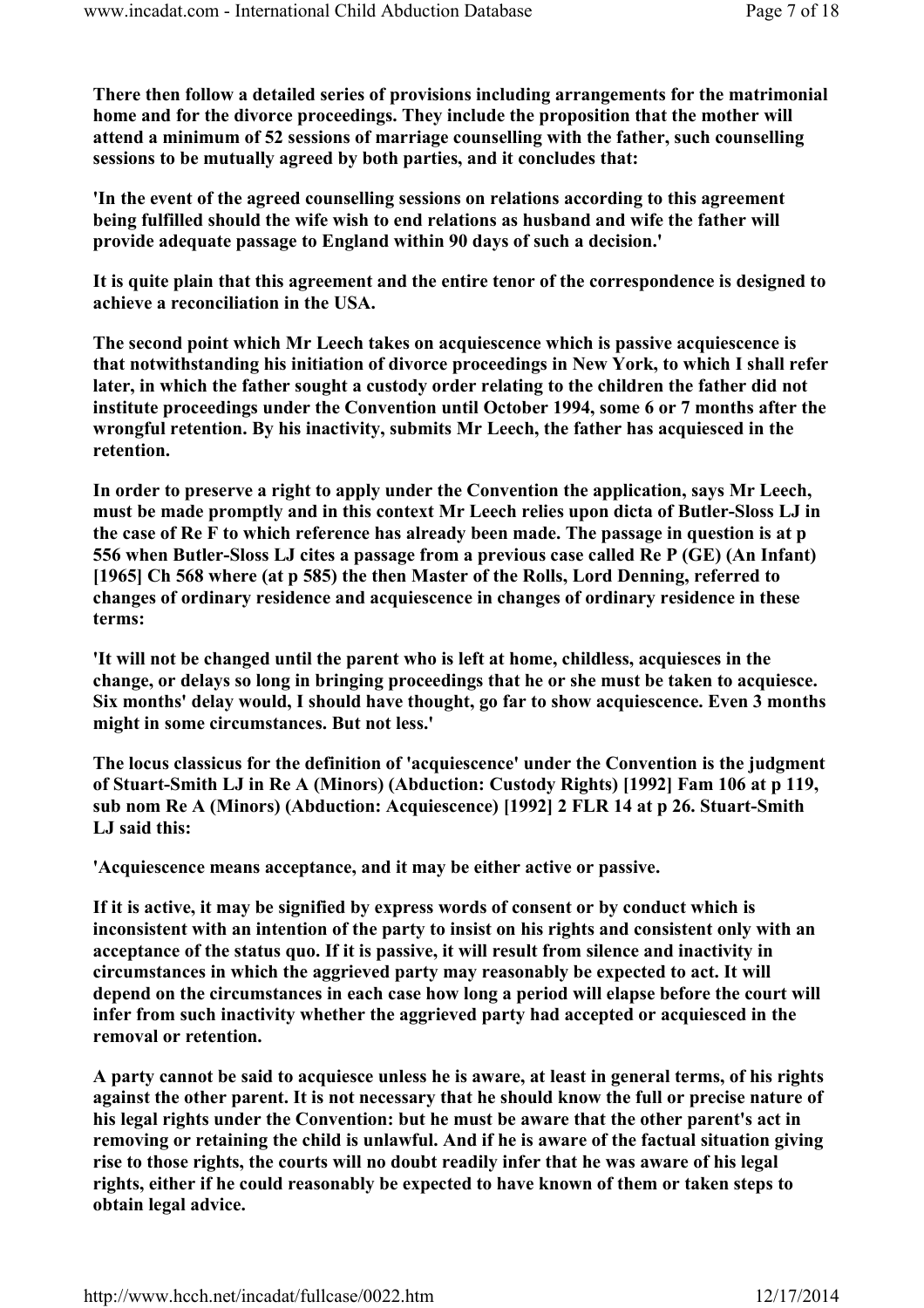If the acceptance is active, it must be in clear and unequivocal words or conduct and the other party must believe that there has been an acceptance.'

That definition has now been supplemented by the further decision of the Court of Appeal in the case of Re S (Minors) (Abduction: Acquiescence) [1994] 1 FLR 819 of which it is I think sufficient for me to read only the headnote. It is in the following terms:

'. . . in order to determine the issue of acquiescence, the central question was whether the aggrieved parent had conducted himself in a way inconsistent with his later seeking a summary return, that consideration to be undertaken by looking at all the circumstances. Acquiescence was primarily to be established by inference drawn from an objective survey of the acts and omissions of the aggrieved parent, but the element of subjective analysis was not wholly to be excluded. There were bound to be cases where it was proper for the court to embark, with suitable caution, on an inquiry into subjective elements known only to the aggrieved parent. The judge had applied the right test and had been fully justified in having regard to the erroneous advice given to the father concerning his rights under the Convention as a circumstance relevant to the question whether or not he had acquiesced in the wrongful removal.'

I feel bound to say that despite Mr Leech's sustained argument to the contrary the suggestion here that the father has acquiesced in the retention of his children in England is, in my judgment, untenable. The whole tenor of the correspondence contradicts the concept of acquiescence. The father is not saying that because of his behaviour he accepts that the mother and the children can stay in England. What he is saying is that whilst he may have given the mother cause not to return by his behaviour he is sorry for it and will mend his ways in order to persuade her and the children to return. It is only if reconciliation in the USA fails that he will agree to her return to England with the children.

As Miss Davidson submits, there is a vast difference between accepting a degree of blame for the breakdown of the marriage and acquiescing in the retention of the children abroad. In my judgment the father at no stage does the latter. There is on the evidence simply no acceptance of the retention of the children in England, indeed the evidence is all the other way.

It is true that the father did not institute proceedings under the Convention timeously in the sense of starting them immediately he discovered the children had gone. His explanation was initially conveyed to me by Miss Davidson on instructions and now forms the subject of an affidavit sworn by the father on 10 November 1994 and appearing before me this morning by fax. He states in that affidavit that he consulted a lawyer in March 1994 and retained her as his attorney on 5 April 1994. His intention in retaining a lawyer he says was to get his children back. He was advised that in order to proceed through the Hague Convention he first needed an order for custody in the USA. That advice was plainly erroneous. He says he later found out that the attorney had attempted to obtain the order but failed to do so properly. He says that some time thereafter when he felt he was getting nowhere he mentioned it to his attorney and her response was to ask for more money. He says those fees were paid on 8 June 1994.

He then says that on 11 July 1994 he received a letter together with the returned cheque from the attorney stating that she was too busy to handle the case. He was shocked and therefore sought different advice. The new lawyer instructed on his behalf started divorce proceedings on 28 July 1994 in the local county court and began thereafter proceedings under the Convention. The father therefore relies on the erroneous advice which he received and an absence of any intention to acquiesce in the proceedings.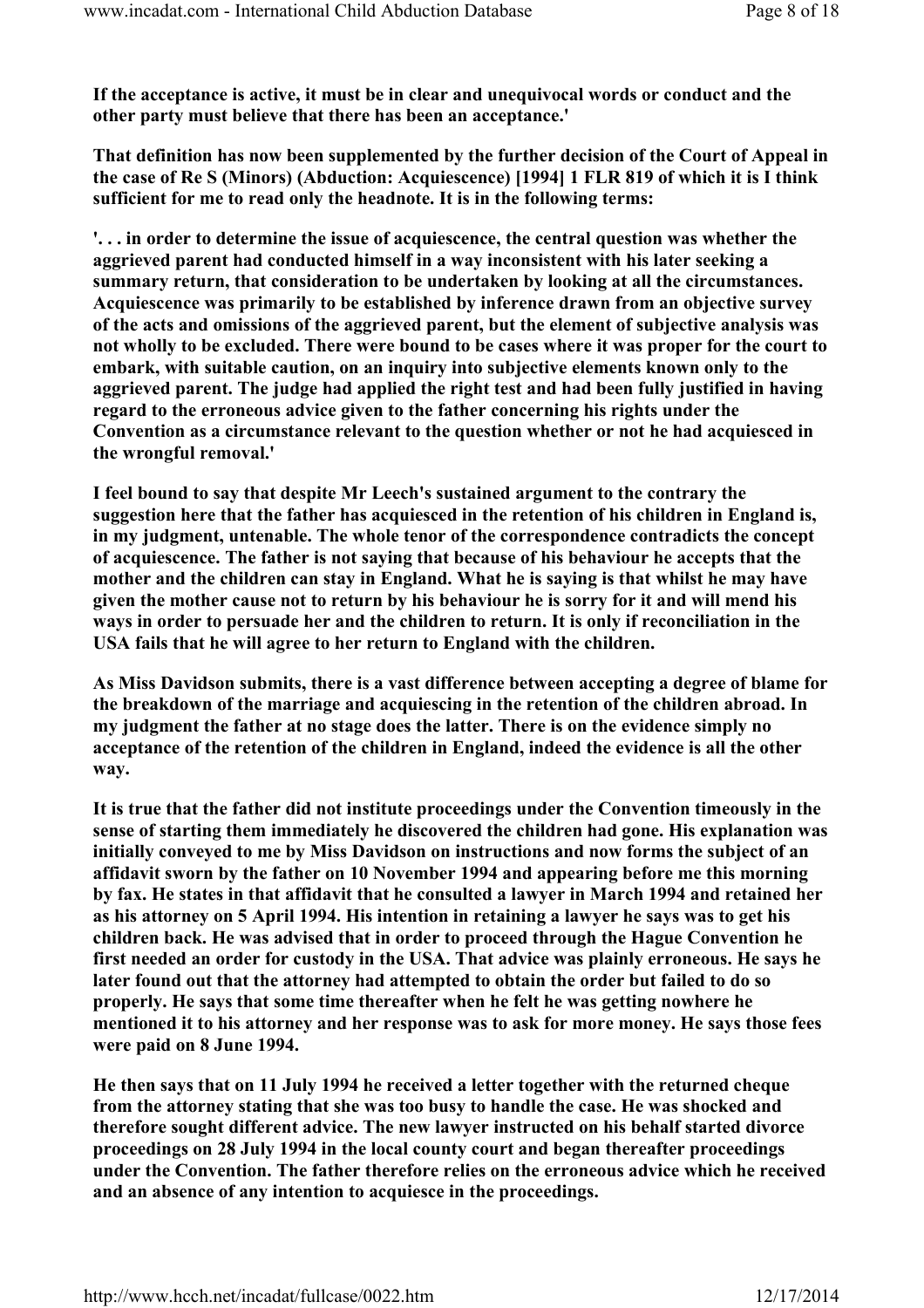In my judgment the father on the facts of this case does not need that explanation. To constitute acquiescence, inactivity must be evidence of a state of mind. Here all the evidence of the father's state of mind points away from an acceptance of the retention of the children. In my judgment the mere fact that he did not apply under the Convention for 6 months cannot on the facts of this case constitute acquiescence under Art 13(a) and the observations of Lord Denning MR as cited by Butler-Sloss LJ are not in point.

The father's conduct in seeking the custody of his children in the USA and at the same time seeking a reconciliation with his wife on the basis that she returned to the USA is not in my judgment conduct inconsistent with the summary return of the children to the place of their habitual residence. I therefore have no hesitation in rejecting Mr Leech's submissions based on Art 13(a). If I am wrong on my general observations on acquiescence then the father's affidavit in my judgment justifies the delay which occurred.

I turn now to the defence under Art 13(b). The authorities are clear that the burden here is on the mother and that the test is a high one. Grave risk is not, of course, to be equated with consideration of the paramount welfare of the child. The obvious reason for this is that I am not deciding where and with whom these children should live. I am deciding whether or not they should return to the USA under the Convention for their future speedily to be decided in that jurisdiction. However, to come within Art 13(b) there has to be a grave risk of substantial harm to the children. Furthermore, and crucially in this context, the court is entitled to have regard to the practical consequences of its own order and accordingly any risk of harm can properly be reduced or in some cases extinguished by undertakings or by reliance on court procedures in the Convention State. In B v B (Child Abduction: Custody Rights) [1993] Fam 32 at p 40, [1993] 1 FLR 238 at p 245, Sir Stephen Brown P cites a passage from the judgment of the Master of the Rolls in a case called Re C (A Minor) (Abduction) [1989] 1 FLR 403 in which Lord Donaldson says this (at p 413):

'We have also had to consider Art 13, with its reference to "psychological harm". I would only add that in a situation in which it is necessary to consider operating the machinery of the Convention, some psychological harm to the child is inherent whether the child is or is not returned. This is, I think, recognised by the words "or otherwise place the child in an intolerable situation" which cast considerable light on the severe degree of psychological harm which the Convention has in mind. It will be the concern of the court of the State to which the child is to be returned to minimise or eliminate this harm and, in the absence of compelling evidence to the contrary or evidence that it is beyond the powers of those courts in the circumstances of the case, the courts of this country should assume that it will be done. Save in an exceptional case our concern, that is the concern of these courts, should be limited to giving the child the maximum possible protection until the courts of the other country, Australia in this case, can resume their normal role in relation to the child.'

Observations to a similar effect are to be found in the judgment of Waite J, as he then was, in the case of P v P (Minors) (Child Abduction) [1992] 1 FLR 155 at p 161. Dealing with a mother's arguments under Art 13(b) the judge said:

'Arguments [of the kind raised by the mother as to her own state and the knock-on effect which it would have on the children] are commonly raised within this jurisdiction. They are really, however, beside the point. That is not because the jurisdiction is inhumane. On the contrary, there is a humane purpose underlying it in ensuring that children are not subjected to disruption through arbitrary movement by one parent or the other. The reason why evidence of that kind is beside the point at this stage is the underlying assumption of the Convention which I have already mentioned, that the courts of all its signatories are equally concerned to ensure, and equally capable of ensuring, that both parties receive a fair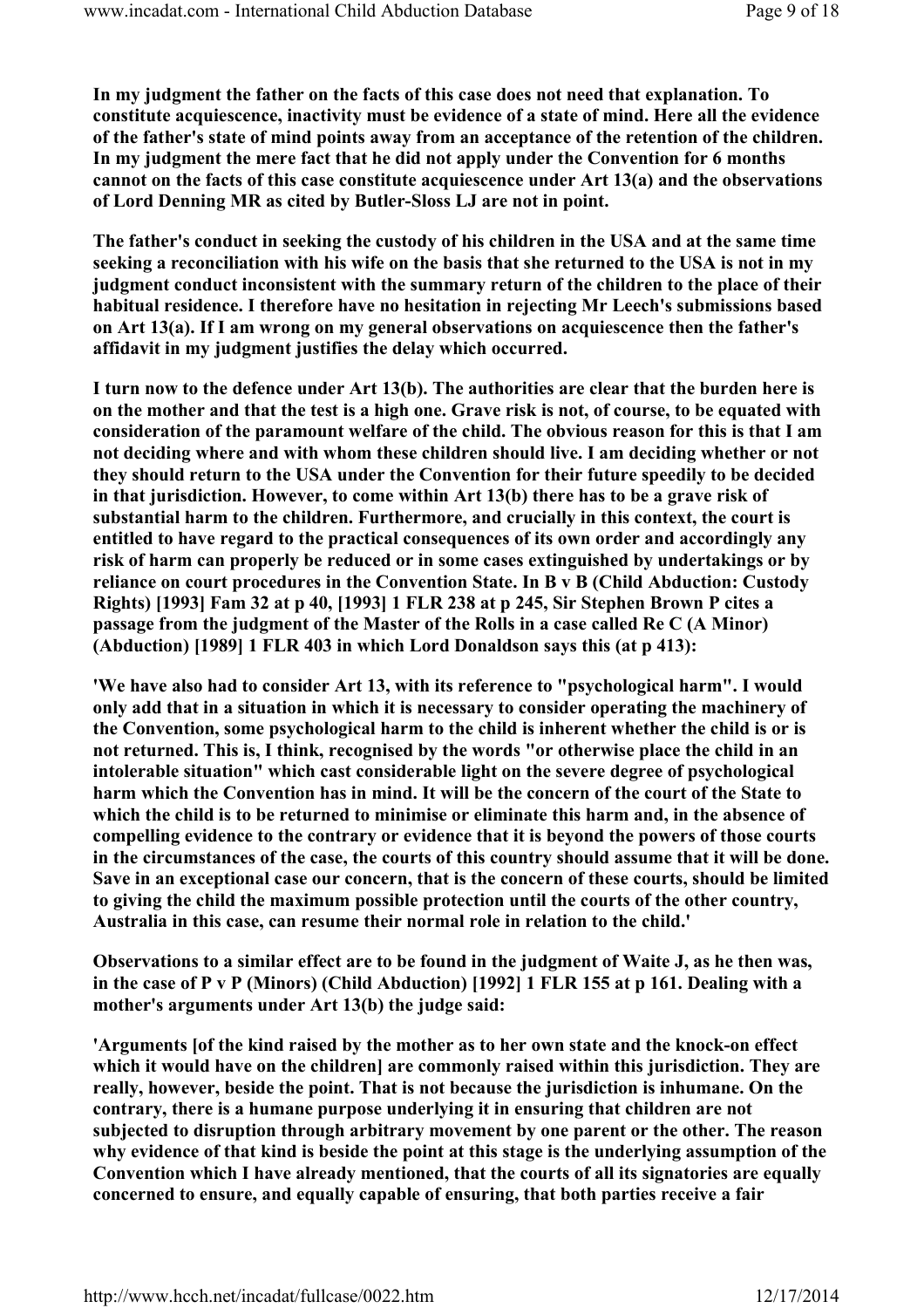hearing, and that all issues of child welfare receive a skilled, thorough and humane evaluation.'

It follows, in my judgment, that even if the mother in this case were able to establish on the facts that the father has been violent to her and to the children in the past it would still be open to the father to argue that the children should none the less be returned because the situation to which they are returning was not one in which there was any danger of physical or psychological harm and because the children were to continue to live with their mother until such time as the matter had been ventilated before the American court. Given the protection afforded to the mother and the children by the American court the risk of physical harm on this argument effectively disappears. Any psychological harm to the children would depend on the psychological effect on them of a return in their mother's care to an establishment in the USA where their parents were not living together and from which their father was absent.

On this analysis the mother's case in my judgment comes nowhere near to establishing a case under Art 13(b). There is, first, the evidential difficulty that the facts are all in issue and that there is no corroboration of her assertions. What one has in my judgment, therefore, is a regrettably not unusual marital conflict in which cross-allegations of assault are made. Secondly, however, there is no evidence apart from the mother's statement that the children are frightened of their father and that to return them to the USA and their mother's care would run the risk of grave psychological harm.

In this context I do not regard the welfare officer's interview with P as advancing the mother's case under Art 13(b). As Miss Davidson submits, the USA has a highly developed, highly sophisticated legal system which is more than capable of dealing with issues of (a) domestic violence, whether against the mother or the children, (b) custody, and (c) maintenance.

In this context the father, in his latest affidavit produced this morning, makes the following statement:

'My attorney has informed me that the custody issues together with support and domestic violence issues may be brought to the court as soon as 9 days after the children are brought back to the USA. Your affiant [that is, the father] also pledges to make available to the defendant and the children the marital residence flat for 30 days after she has returned to the USA with the children or at the defendant's option to provide motel accommodations for the defendant and the children for 30 days after she has returned at my cost in the Dunkirk area approximately 3 miles from the marital residence flat.'

## He goes on:

'I hereby pledge to the English court that I will not oppose a request on the defendant's behalf for an order of protection made against me without prejudice. My acceptance of the order of protection is conditional upon the acceptance not being deemed an admission to any of the allegations purported by the defendant. I make this offer only to assuage the English court and not to be deemed in any fashion or manner as admissions to the allegations of violence that the defendant has levelled against me.'

In other words, the framework being put forward by the father is a system designed to protect the mother and the children until such time as the matter can be properly before the American court. I can in my judgment look to the American court to protect the children, therefore, from both physical and psychological harm.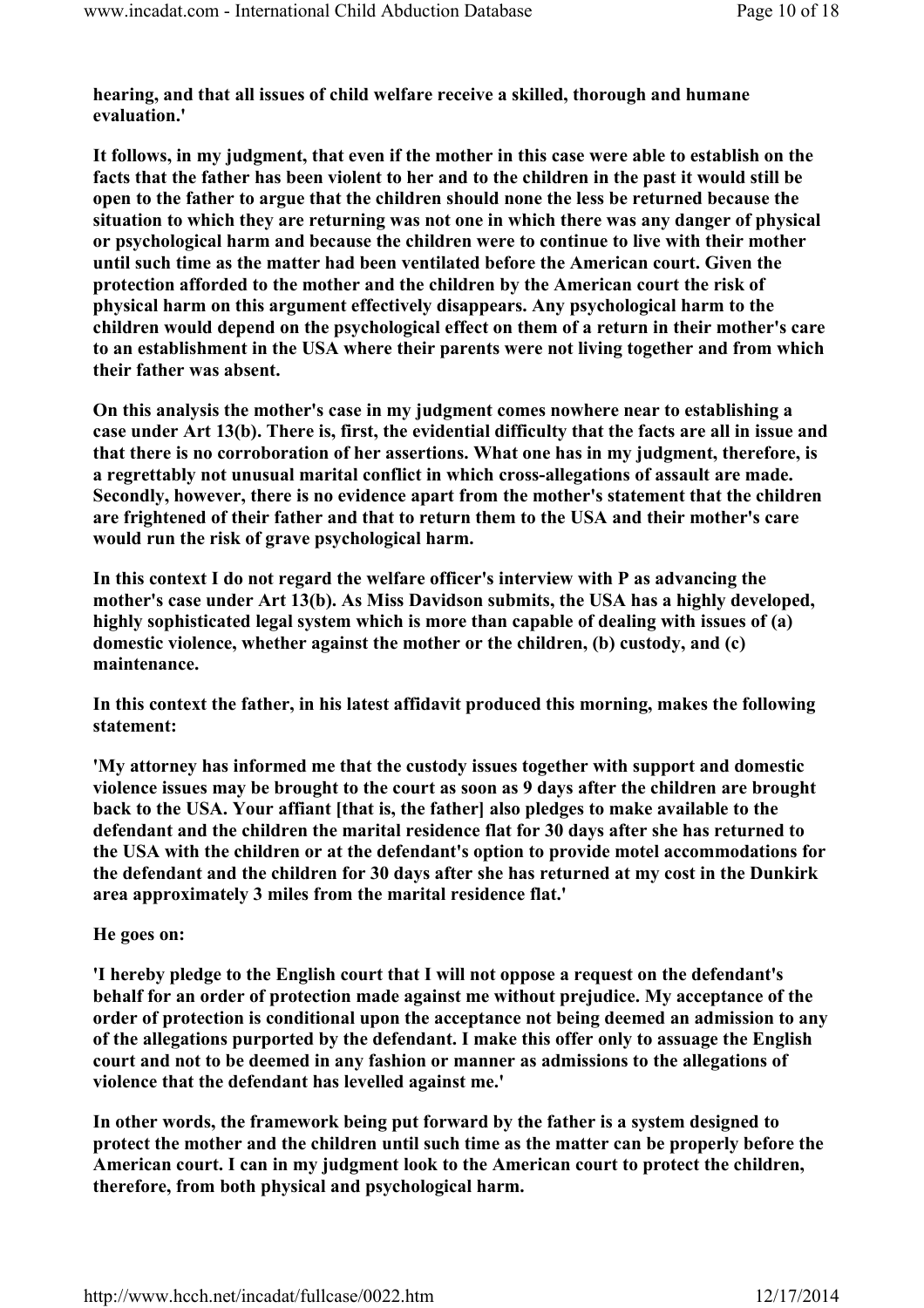Miss Davidson also made a number of factual submissions on the mother's evidence designed to attack its credibility. Whilst it is on the face of it curious that the father's admissions, particularly that he drank to excess on occasion, bear no resemblance to the mother's complaints and that the one letter from her that is in evidence makes no mention of physical violence, it does not seem to me appropriate on the facts of this case to go into those issues. There is plainly no corroboration either way and everything each party says is effectively in issue. Despite this, the mother in my judgment could mount an Art 13(b) defence if she were able to satisfy me that notwithstanding contested issues of fact the underlying factual substratum of the case was so serious that it ran the risk of exposing the children to physical injury or serious psychological harm in the USA. That, in my judgment, the facts of this case come nowhere near doing.

Therefore, looking at the matter from the mother's point of view, even if I were to be of the opinion that on the totality of the evidence available to me there was an objective basis for her anxieties about physical and psychological harm and that her evidence on the questions was credible I would still have to decide whether or not the risks of physical or psychological harm involved were grave and I would, in my judgment, be compelled on the evidence to hold that they were not. In these circumstances the Art 13(b) defence also in my judgment fails.

P's objection to being returned

I have found this the most difficult part of the case. I will repeat Art 13 in this respect:

'The judicial or administrative authority may also refuse to order the return of the child if it finds that the child objects to being returned and has attained an age and degree of maturity at which it is appropriate to take account of its views.'

It is clear from the case of Re S (A Minor) (Abduction: Custody Rights) [1993] Fam 242 at p 250, sub nom S v S (Child Abduction) (Child's Views) [1992] 2 FLR 492 at p 499 that this part of Art 13 is separate and distinct from Art 13(b). I quote from the judgment of Balcombe LJ:

'It will be seen that the part of Art 13 which relates to the child's objections to being returned is completely separate from para (b), and we can see no reason to interpret this part of the Article, as we were invited to do by [counsel], as importing a requirement to establish a grave risk that the return of the child would expose her to psychological harm, or otherwise place her in an intolerable situation. Further, there is no warrant for importing such a gloss on the words of Art 13, as did Bracewell J in Re R (A Minor: Abduction) [1992] 1 FLR 105 at pp 107-108:

"The wording of the Article is so phrased that I am satisfied that before the court can consider exercising discretion, there must be more than a mere preference expressed by the child. The word 'objects' imports a strength of feeling which goes far beyond the usual ascertainment of the wishes of the child in a custody dispute."

## Balcombe LJ comments:

'Unfortunately Bracewell J was not referred to the earlier decision of Sir Stephen Brown P, in Re M (Minors) (unreported) 25 July 1990, in which he rightly considered this part of Art 13 by reference to its literal words and without giving them any such additional gloss, as did Bracewell J in Re R.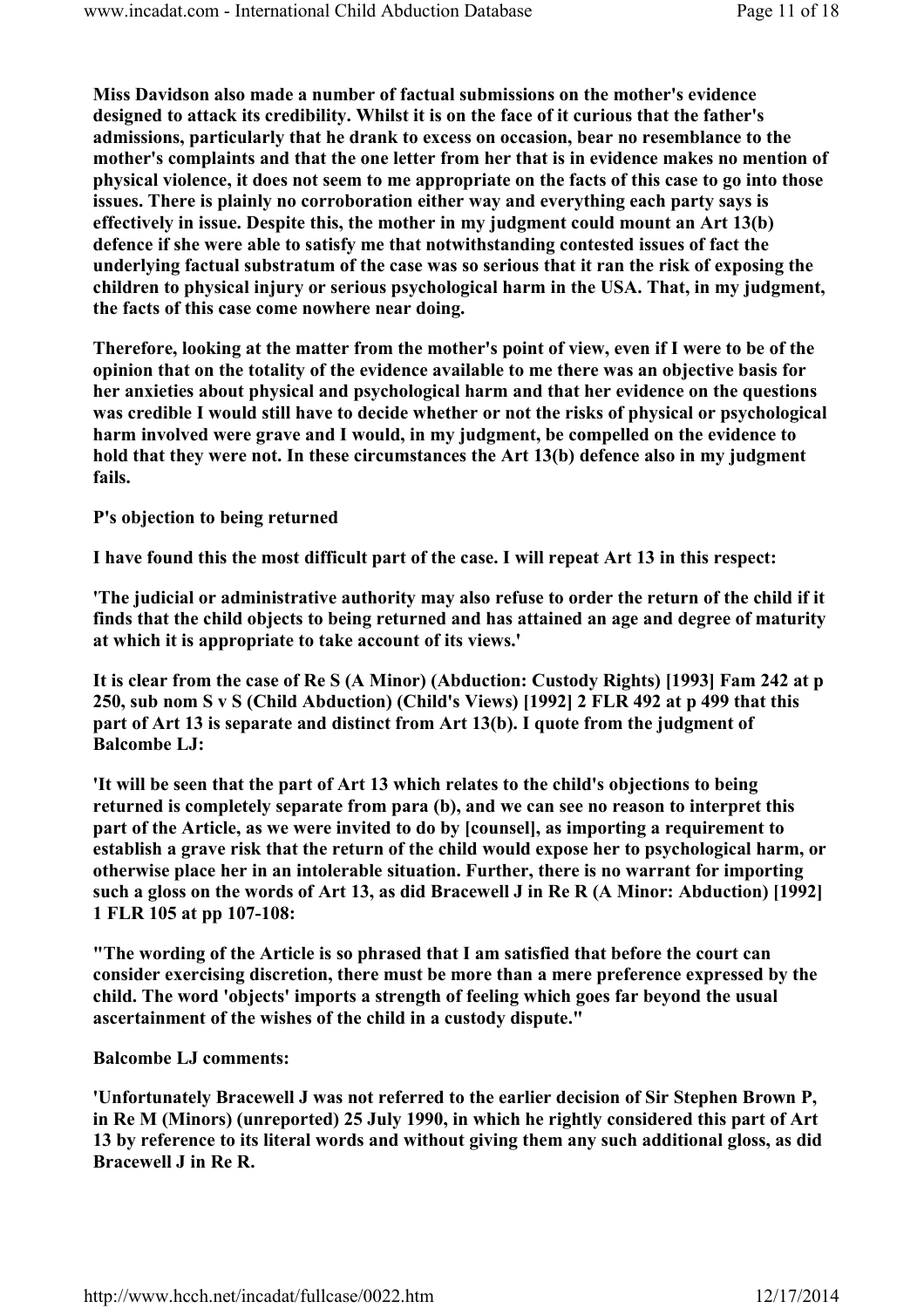As was also made clear by the President in Re M (above), the return to which the child objects is that which would otherwise be ordered under Art 12, viz, an immediate return to the country from which it was wrongfully removed, so that the courts of that country may resolve the merits of any dispute as to where and with whom it should live: see, in particular, Art 19. There is nothing in the provisions of Art 13 to make it appropriate to consider whether the child objects to returning in any circumstances. Thus, to take the circumstances of the present case, it may be that [the child] would not object to returning to France for staying access with her father if it were established that her home and schooling are in England, but that would not be the return which would be ordered under Art 12.'

P is 7. In her first affidavit the mother says she, P, is petrified of the father. She does not, however, rely in that affidavit on P's objection to being returned. In her second affidavit, as I have already recited, the mother exhibits drawings said to be made by P and asserts P is aware of the present proceedings and is terrified that she will be returned to the USA.

At the outset of the current hearing Mr Leech invited me to investigate P's objection. I clearly had a discretion whether or not I should do so (see the decision of Waite J, as he then was, in P v P (Minors) (Child Abduction) [1992] 1 FLR 155). Although I regard 7 as being on the borderline for the purposes of this part of Art 13, I invited the duty court welfare officer, Mr Maines, to see P immediately. This he did, having first of all read all the background material. Having seen P, Mr Maines reported to me in the following terms:

'I have spoken to P. I was with her for half an hour. She is 71/2. I have studied the background material. P struck me as a rather sad little girl. She was not morose or colourless but she had had rather a long and bewildering day. As to matters at home, she said her home in New York was quite big. Her present home was rather smaller. I have to say that allowing for the situation in which she found herself she was not very forthcoming. She has recounted to me incidents from her recollection, mentioning specifically being struck with a buckle or belt and being smacked at times. She thought it was unfair because she had not been naughty all the time. Mention was made of a "double-barrelled shotgun" and being able to smell drink. Of her present situation she has said to me that she wants nothing more to do with her father and when asked what the position would be if she were to return to the USA she said, "I would be afraid to go back. It would be the same". I think I can say she is of normal health and development and as regards her maturity that corresponds to her chronological age. Her account was given to me from her standpoint and other people only mentioned when I raised points.'

He was then cross-examined by Mr Leech and in answer to Mr Leech he said:

'As to her memory, she described the double-barrelled shotgun and her father saying, "If anyone runs away from me I will hunt them". There was the throwing down the stairs incident. She did not elaborate. I did not feel it proper to press her.'

He was then cross-examined by Miss Davidson for the father and he said:

'She was prepared to admit that she was naughty sometimes but she was conveying to me that being smacked as much as she was was not just. She was not particularly forthcoming.'

It would appear from this evidence, as Mr Maines says, that P's age and degree of maturity are consistent with her chronological age and that she objects to being returned. Neither proposition, however, resolves my dilemma: is she of an age and degree of maturity at which it is appropriate to take account of her views? Precisely to what does she object? And if the answer to the first question is that she is of an age and maturity and secondly if her objection is well-directed should I exercise my discretion not to order her return?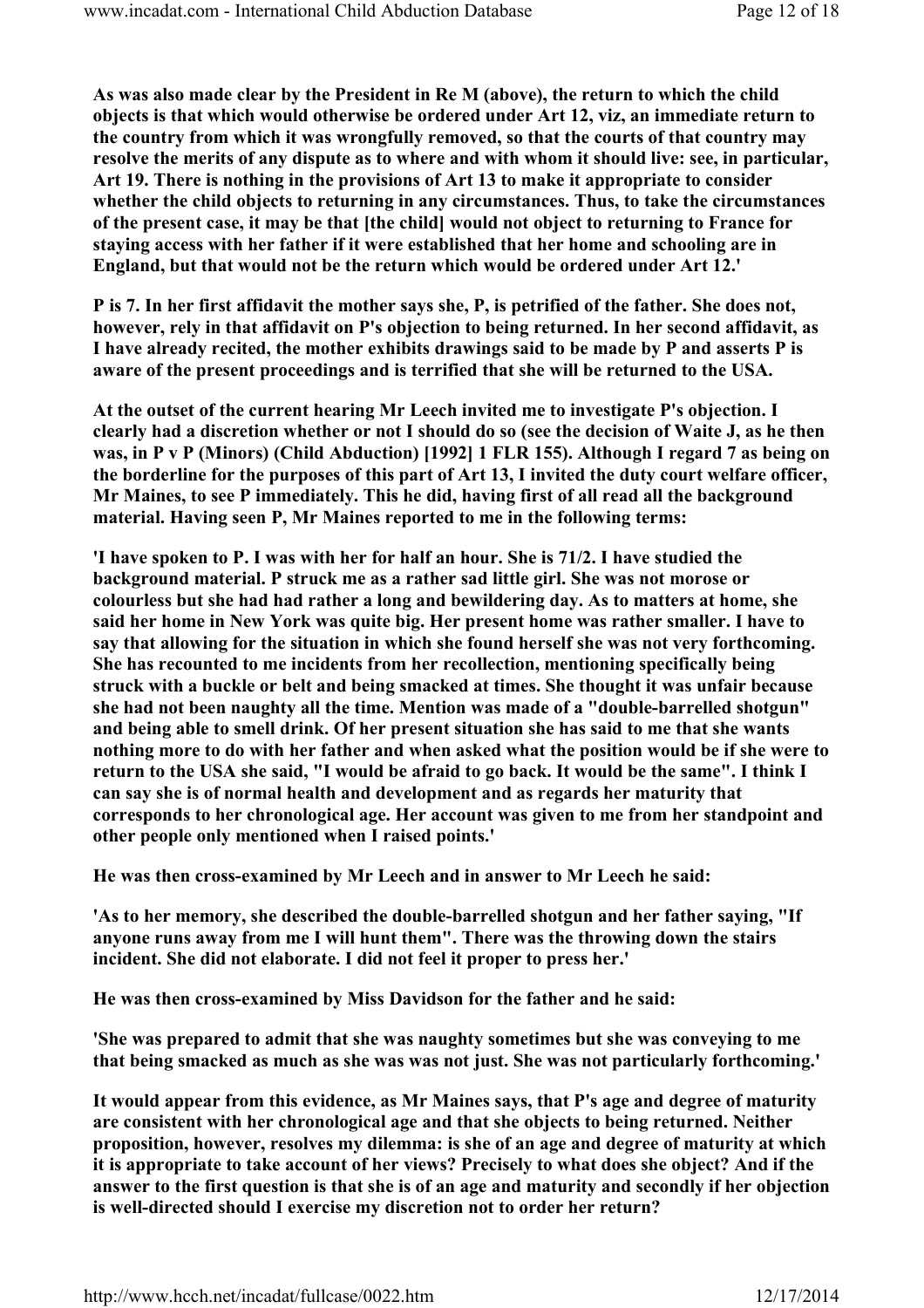The question of this part of Art 13 has been the subject of judicial interpretation on a number of occasions. I need therefore to look at the authorities to ascertain the guidance which they give me. The leading case is undoubtedly Re S (A Minor) (Abduction: Custody Rights) to which I have already referred and from which I have already quoted. Guidance is also given in Re M (A Minor) (Child Abduction) [1994] 1 FLR 390 which deals essentially with the procedure to be used when it becomes necessary to ascertain and evaluate the child's degree of maturity and to ascertain the basis of the child's objection to being returned. There is, however, the following passage in that case at p 395 where Butler-Sloss LJ says this:

'[Counsel] for the father, who opposed the involvement of the court welfare officer, argued that the children had no objection to returning to their own country, Australia. Their objection was to returning without their mother to their father. In his submission the wording of the Convention required an objection to the country and not to the person. Consequently the objections of S to returning to his father were irrelevant.

It is true that Art 12 requires the return of a child wrongfully removed or retained to the State of habitual residence and not to the person requesting the return. In many cases the abducting parent returns with the child and retains the child until the court has made a decision as to the child's future. The problem arises when the mother decides not to return with the child. It would be artificial to dissociate the country from the carer in the latter case and to refuse to listen to the child on so technical a ground. I disagree with the contrary interpretation given by Johnson J in B v K (Child Abduction) [1993] Fam Law 17. Such an approach would be incompatible with the recognition by the Contracting States signing the Convention that there are cases where the welfare of the child requires the court to listen to him. It also fails to take into account Art 12 of the United Nations Convention on the Rights of the Child 1989. From the child's point of view the place and the person in those circumstances become the same. The decision of this court in Re C (A Minor) (Abduction) [1989] 1 FLR 403 related to an application under Art 13(b) and the attempt of the mother to create an intolerable situation for the child by refusing herself to return. 1 am satisfied that the wording of Art 13 does not inhibit a court from considering the objections of a child to returning to a parent.

The court has however to be vigilant to ascertain and assess the reasons for the child not wishing to return to the parent living in the State of habitual residence. If the only objection is his preference to be with the abducting parent who is unwilling to return, this will be a highly relevant factor in the exercise of discretion. Otherwise an abducting parent would be likely to encourage the older child to remain and frustrate the purpose of the Act. The court has to assess the ability of the child to understand the situation and whether he has valid reasons for not returning.'

She then refers to a number of cases in which the court has considered that very question.

In Re S (A Minor) (Abduction: Custody Rights) Balcombe LJ gives detailed guidance for the establishment of the facts necessary to open the door to Art 13 and although the passage is a lengthy one I think it necessary for me to read it (see [1993] Fam 242 at pp 250-251, [1992] 2 FLR 492 at pp 500-501):

'(a) The questions whether:

(i) a child objects to being returned; and

(ii) has attained an age and degree of maturity at which it is appropriate to take account of its views;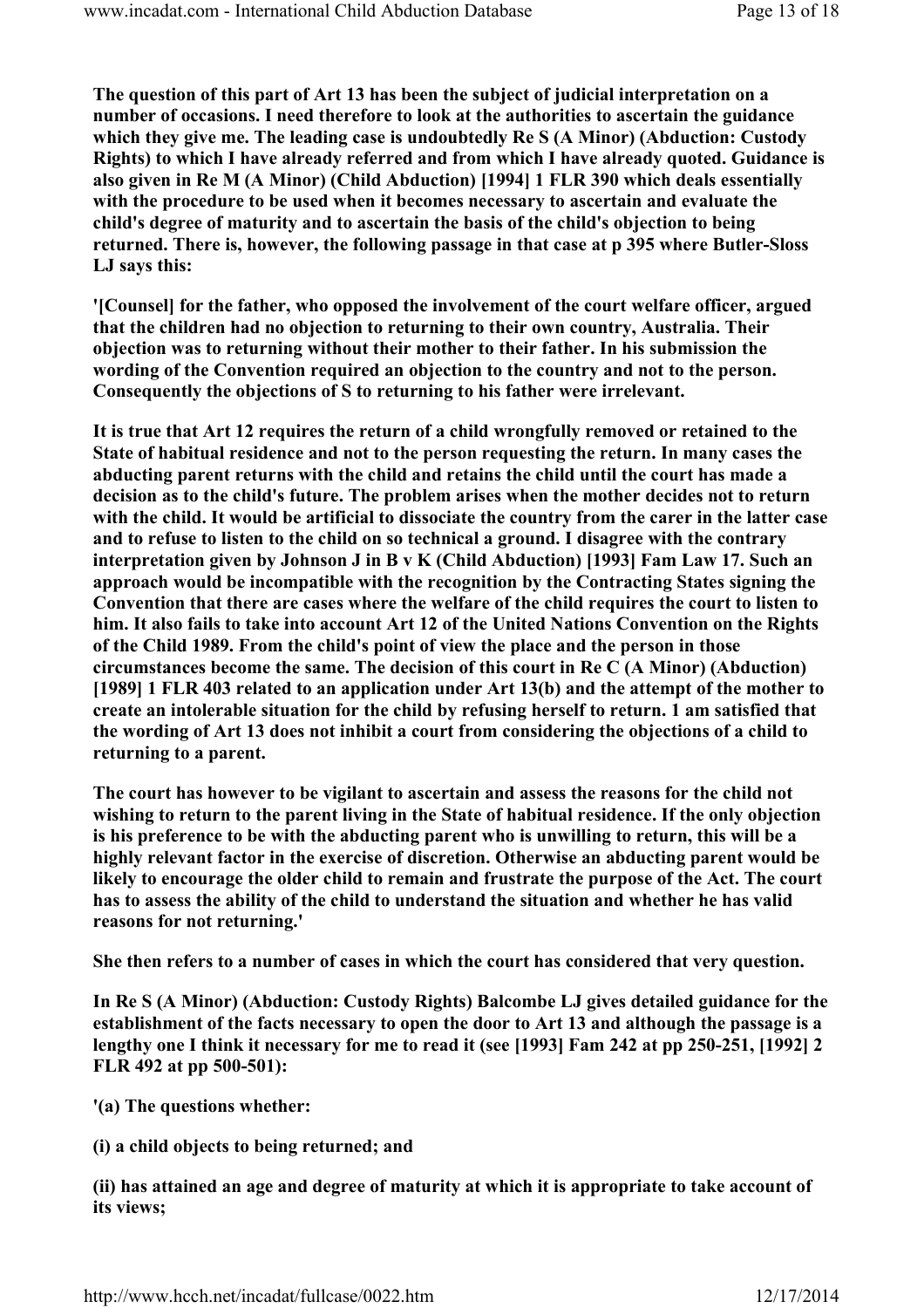are questions of fact which are peculiarly within the province of the trial judge. Miss Scotland submitted that the child's view should not be sought, either by the court welfare officer or the judge, until the evidence of the parents has been completed. We know of no justification for this submission. She also asked us to lay down guide-lines for the procedure to be adopted in ascertaining the child's views and degree of maturity. We do not think it is desirable that we should do so. These cases under the Hague Convention come before the very experienced judges of the Family Division, and they can be relied on, in those cases where it may be necessary to ascertain these facts, to devise an appropriate procedure, always bearing in mind that the Hague Convention is primarily designed to secure the speedy return of the child to the country from which it has been abducted.

(b) It will usually be necessary for the judge to find out why the child objects to being returned. If the only reason is because it wants to remain with the abducting parent, who is also asserting that he or she is unwilling to return, then this will be a highly relevant factor when the judge comes to consider the exercise of discretion.

(c) Article 13 does not seek to lay down any age below which a child is to be considered as not having attained sufficient maturity for its views to be taken into account. Nor should we. In this connection it is material to note that Art 12 of the United Nations Convention on the Rights of the Child (which has been ratified by both France and the UK and had come into force in both countries before Ewbank J's judgment in the present case) provides as follows:

"Article 12

1. States Parties shall assure to the child who is capable of forming his or her own views the right to express those views freely in all matters affecting the child, the views of the child being given due weight in accordance with the age and maturity of the child.

2. For this purpose, the child shall in particular be provided the opportunity to be heard in any judicial and administrative proceedings affecting the child, either directly, or through a representative or an appropriate body, in a manner consistent with the procedural rules of national law."

(d) In our judgment, no criticism can be made of the decision of Ewbank J to ascertain C's views, nor of the procedure which he adopted for that purpose. There was evidence which entitled him to find that C objected to being returned to France and that she had attained an age and degree of maturity at which it was appropriate to take account of her views.'

He then turns to the exercise of discretion under Art 13 and continues as follows:

'(a) The scheme of the Hague Convention is that in normal circumstances it is considered to be in the best interests of children generally that they should be promptly returned to the country whence they have been wrongfully removed, and that it is only in exceptional cases that the court should have a discretion to refuse to order an immediate return. That discretion must be exercised in the context of the approach of the Convention - see Re A (Minors) (Abduction: Custody Rights) [1992] Fam 106 at p 122E, sub nom Re A (Minors) (Abduction: Acquiescence) [1992] 2 FLR 14 at p 28 per Lord Donaldson of Lymington MR.

(b) Thus if the court should come to the conclusion that the child's views have been influenced by some other person, eg the abducting parent, or that the objection to return is because of a wish to remain with the abducting parent, then it is probable that little or no weight will be given to those views. Any other approach would be to drive a coach and horses through the primary scheme of the Hague Convention. Thus in Layfield v Layfield in the Family Court of Australia on 6 December 1991, Bell J ordered an 11-year-old girl to be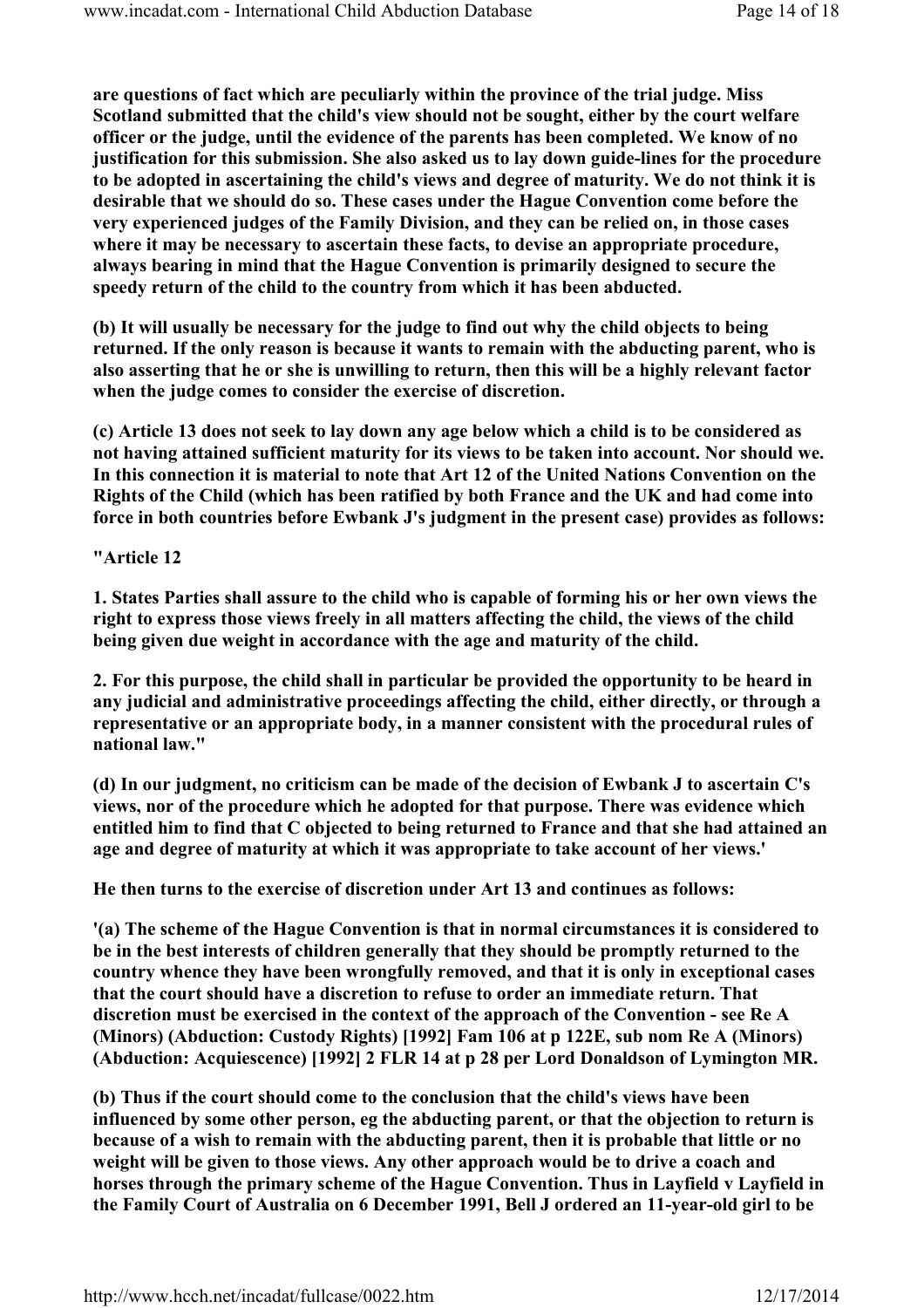returned to the UK because he found that, although she was of an age and degree of maturity for her wishes to be taken into account, he believed that those wishes were not to remain in Australia per se, but to remain with her mother who had wrongfully removed the girl from the UK to Australia. On the other hand, where the court finds that the child or children have valid reasons for their objections to being returned, then it may refuse to order the return.'

He then cites the passage from Re M, the unreported decision of the President to which previous reference has been made, in which the President says this:

'I am, however, concerned, for the children. I find they do object to being returned and that each of them has attained an age and a degree of maturity at which it is appropriate to take account of their views. I feel that I must take account of their views. Their views are not however determinative of the position and I have to consider how far they should affect me.

I feel that I should give effect to their objection in this case in the light of the fact that they give valid reasons, in my judgment, for objecting to going back to the USA into the care of their father, because of his former conduct. I consider that he has materially admitted this. I do not therefore propose to order their return. That is the sole extent of the order that I make. I do not determine custody rights or access rights or any other rights as between the parties. But in the light of the children's objections to being returned, I decline to order their return under the terms of the [Hague] Convention . . .'

There is then reference to another case in Canada and on the facts of the particular case before the Court of Appeal Balcombe LJ comments that:

'In the present case C objected strongly to being returned to France. Her reasons, as given to [the court welfare officer], had substance and were not merely a desire to remain in England with her mother. This court cannot interfere with the judge's exercise of his discretion [not to order her return] . . .'

The Lord Justice concludes his judgment with this:

'Nothing which we have said in this judgment should detract from the view, which has frequently been expressed and which we repeat, that it is only in exceptional cases under the Hague Convention that the court should refuse to order the immediate return of a child who has been wrongfully removed. This is an exceptional case and accordingly we dismiss this appeal.'

The decision of Re M (Minors) (Abduction) to which Balcombe LJ refers is now reported at [1992] 2 FCR 608 and for this purpose I propose to read only the headnote:

'The parents are United States citizens and had lived in California. They had three children. At the time of the present hearing they were aged 11, 9 and 8 respectively. The parents were divorced in 1985. They were granted joint legal care of the children with physical custody to the mother. In June 1989 the mother brought the children to England. The father was not immediately aware of the mother's whereabouts but in January 1990 commenced proceedings under the Hague Convention. He sought the return of the children to California. It was accepted by the mother that her removal was wrongful within the meaning of Art 3 of the Convention. By Art 12 the court was required to order the return of the children forthwith unless the provisions of Art 13 applied.'

There is then a reference to the terms of Art 13, including the question of the children's age and maturity and views: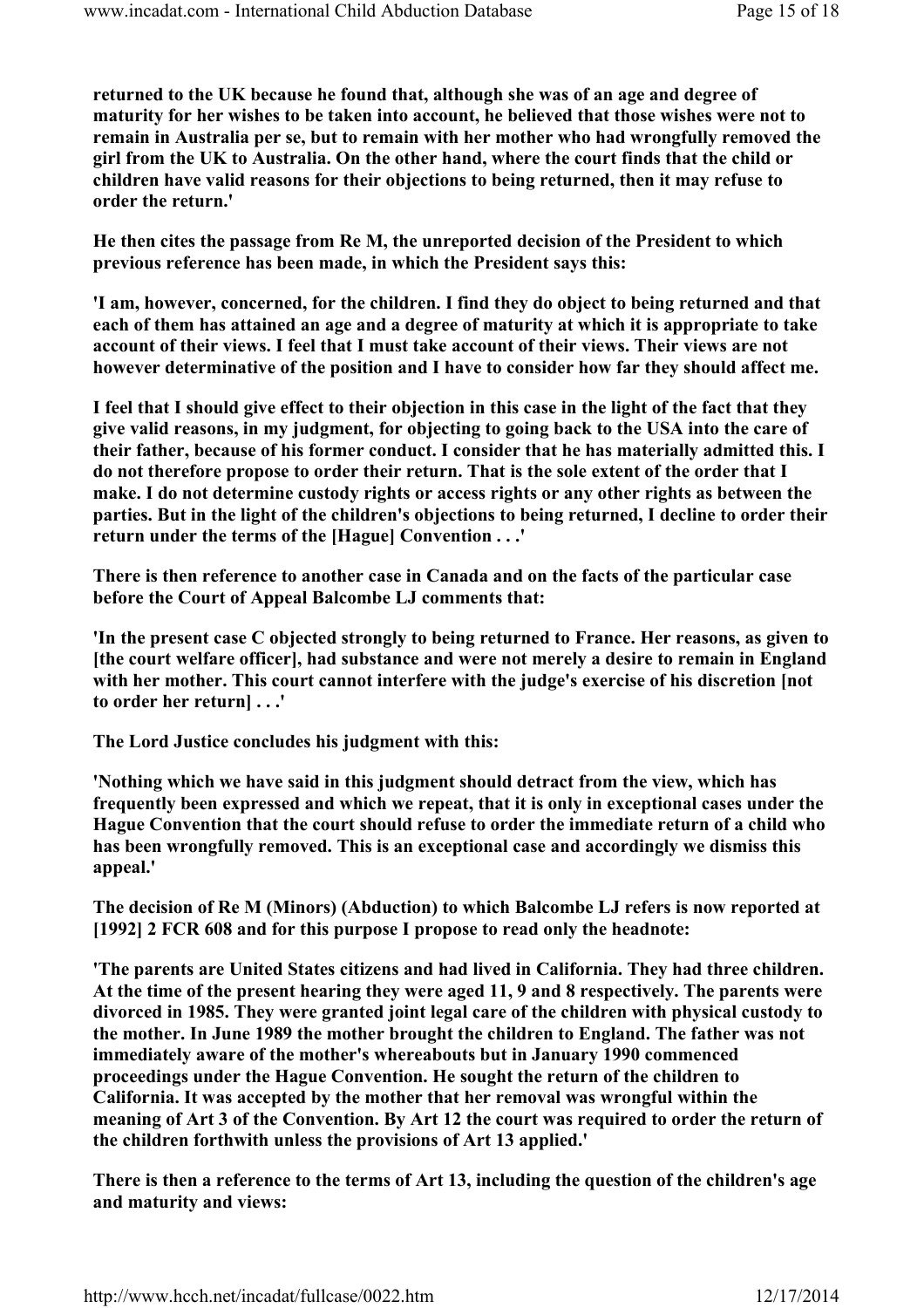'The mother gave evidence that each of the children did not want to return. The father had written a letter to the mother and children 3 days after they had come to England in which he acknowledged hitting the children and losing his temper with them. The President arranged for a court welfare officer to see each of the children separately. She reported that each of them said they did not want to go back to the USA as the father hit them.

Held: Each of the three children had attained an age and a degree of maturity at which it was appropriate to take account of their views. They each objected to being returned but their views were not determinative of the application. They gave valid reasons for objecting to a return because of the father's former conduct. In these circumstances the court should give effect to their objection and it would decline to order their return.'

It is plain to me, as the extract which I have read from Re S makes clear, that the ratio of the judgment in Re M was not merely the children's objection to being returned but the fact that the father admitted the basis of their objection, namely, that he had hit them. In B v K [1993] 1 FCR 382 Johnson J exercised his discretion not to return two 'sensible and intelligent children' aged 9 and 7 to Germany, holding that they were of an age and maturity at which it would be appropriate to take account of their view. Unfortunately the report does not state the nature of the children's objection or the basis on which the judge acceded to it and the decision does not therefore materially assist me in the exercise of my discretion in the instant case.

Against this background how do I exercise my discretion? First of all I have to say that I am not satisfied that P has indeed reached an age and degree of maturity at which it is appropriate to take account of her view. She was not forthcoming to Mr Maines. I am not satisfied that she understands the distinction made by the Court of Appeal in Re S and the President in Re M between an order for her immediate return to the USA for her future there to be decided and an objection to her return in any circumstances.

In my judgment the phrase, 'I would be afraid to go back, it would be the same', is the natural language used by a child who does not wish to return to live in a household in which she recollects physical chastisement. Her answers to Mr Maines in my judgment in no way reflect the level and degree of understanding and maturity required by Re S In my judgment, therefore, this part of Art 13 defence falls at the first hurdle.

However, in case I am wrong about it I go on to consider how I should exercise my discretion if, contrary to my finding, P is indeed of an age and appropriate degree of maturity for me to be able to take her views into account. On this analysis P's objection is a fear that she will be struck again by her father. That is the same objection which was upheld by the President in Re M, albeit with the vital difference that in that case the father admitted the children's allegations which were thus firmly founded in fact. It is, however, clear that P's fear of violence based on recollection is a legitimate objection to her being returned.

If I were to find that she was of an age and degree of maturity and that her objection had a valid basis that unlocks the door to the exercise of discretion and I am entitled to consider her welfare. Here, as I see it, I have to take into account all the facts of the case and balance P's objection against the purpose of the Convention which itself imports the concept that it is in the interests of children for them to be promptly returned to their country of habitual residence for their future to be decided there.

In the exercise of this discretion as opposed to my assessment of the nature of P's objection it seems to me that I have to take into account the fact that P's fear of harm can and will be catered for by the umbrella of measures which the operation of the Convention itself puts in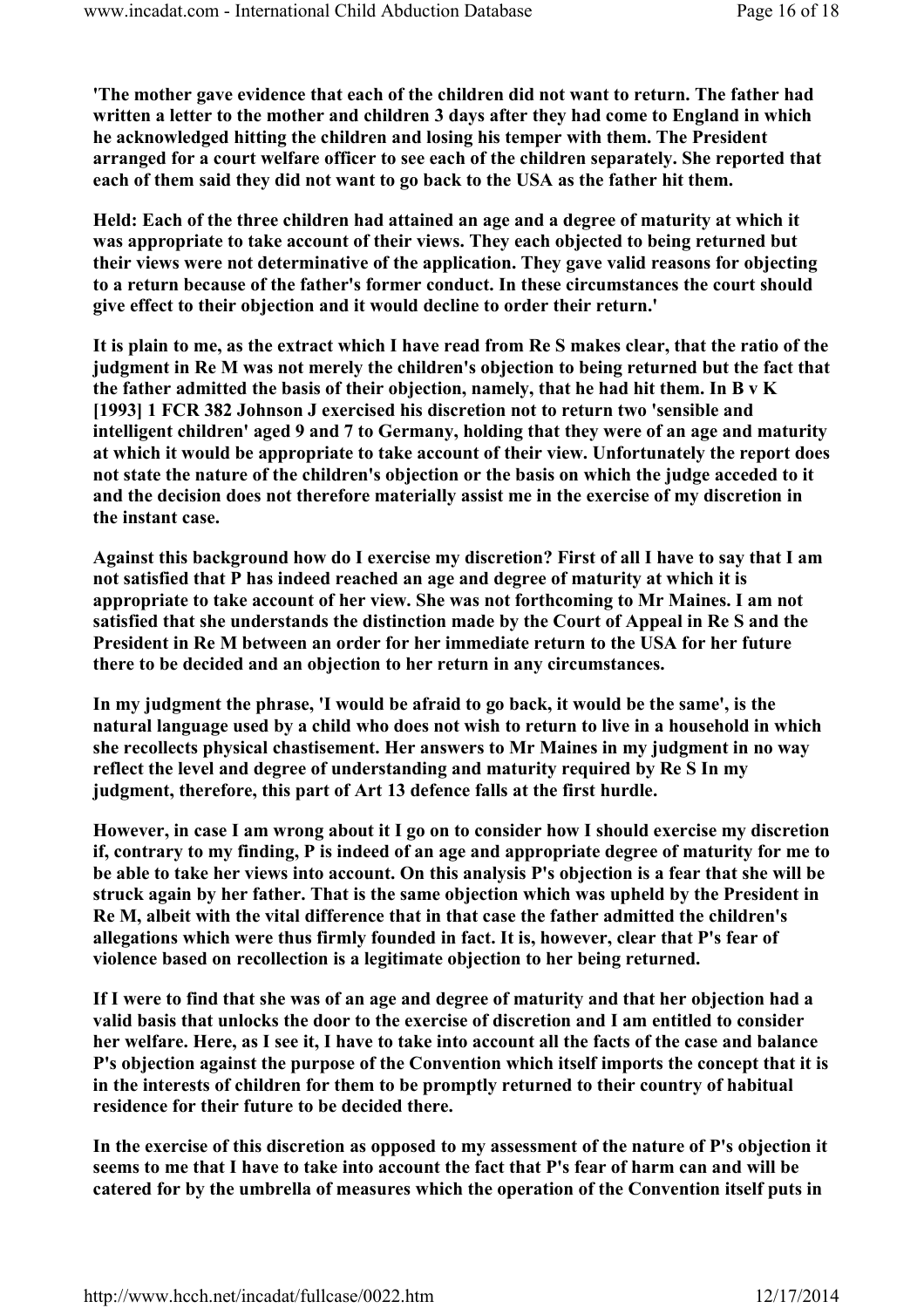place and that, despite her fears, she will in fact be protected by the laws of the State to which she is being returned and by the undertakings offered by her father.

I must also bear in mind the policy of the Convention and the fact that it could be easily circumvented by unscrupulous parents imposing on their suggestible children fears and anxieties which if uncritically accepted could persuade the court into orders which would frustrate the purpose of the Convention. The purpose of the Convention is that children cannot be moved across international frontiers or retained in a State other than that of their habitual residence without either parental agreement or orders of a court of competent jurisdiction. That is the function of the Convention, and its purpose and it is, in my judgment, that to which I must give effect unless the circumstances are exceptional, which in this case they are not.

I have therefore no doubt that even if I were satisfied of P's age and degree of maturity under Art 13 and that I should take account of her views I would on the facts of this case exercise my discretion and order her return to the USA. In my judgment, therefore, the defences under Art 13 fail and the children fall to be returned under Art 12.

I should say that in making my order under Art 12 I have been influenced by the letters from the father's lawyer, Mr Span, in which he makes clear that in the jurisdiction to which the children are being returned there will be attorneys available which will represent free of charge the parties in the Family Court and/or the Supreme Court who are unable to afford such representation and, secondly, that the Family Court is designed to address matrimonial matters without the assistance of an attorney. Thus (he says) the defendant in the above reference matter may make application in the Family Court for support of herself and the children without an attorney. The Family Court will assist her in making such application. Once in court an indigent person has the right to have a court-appointed attorney.

Furthermore in the recent materials from the USA it is plainly stated that the matter can be before the American court promptly. Mr Span says, in commenting on the father's latest affidavit, that:

'The affidavit also pledges that upon the children and the defendant's return we will immediately seek the United States court to review the issue of custody. We may move into court by a motion within 9 days of personal service of the motion upon the defendant. We may move into court even sooner on an ex parte motion for relief. I believe it is in the best interests of the children and my client's interests to have this brought before the court as soon as possible. I have my client's instructions and I give my word as an officer of the court that we will bring this matter before the United States courts well within the 30 days.'

In my judgment what this case needs is a swift resolution of the issues between the parties and a firm decision by a court of competent jurisdiction on where these children should live and with whom. In my judgment that exercise should take place in the USA and I therefore order the children's return to that jurisdiction.

[http://www.incadat.com/] [http://www.hcch.net/] [top of page]

## All information is provided under the terms and conditions of use.